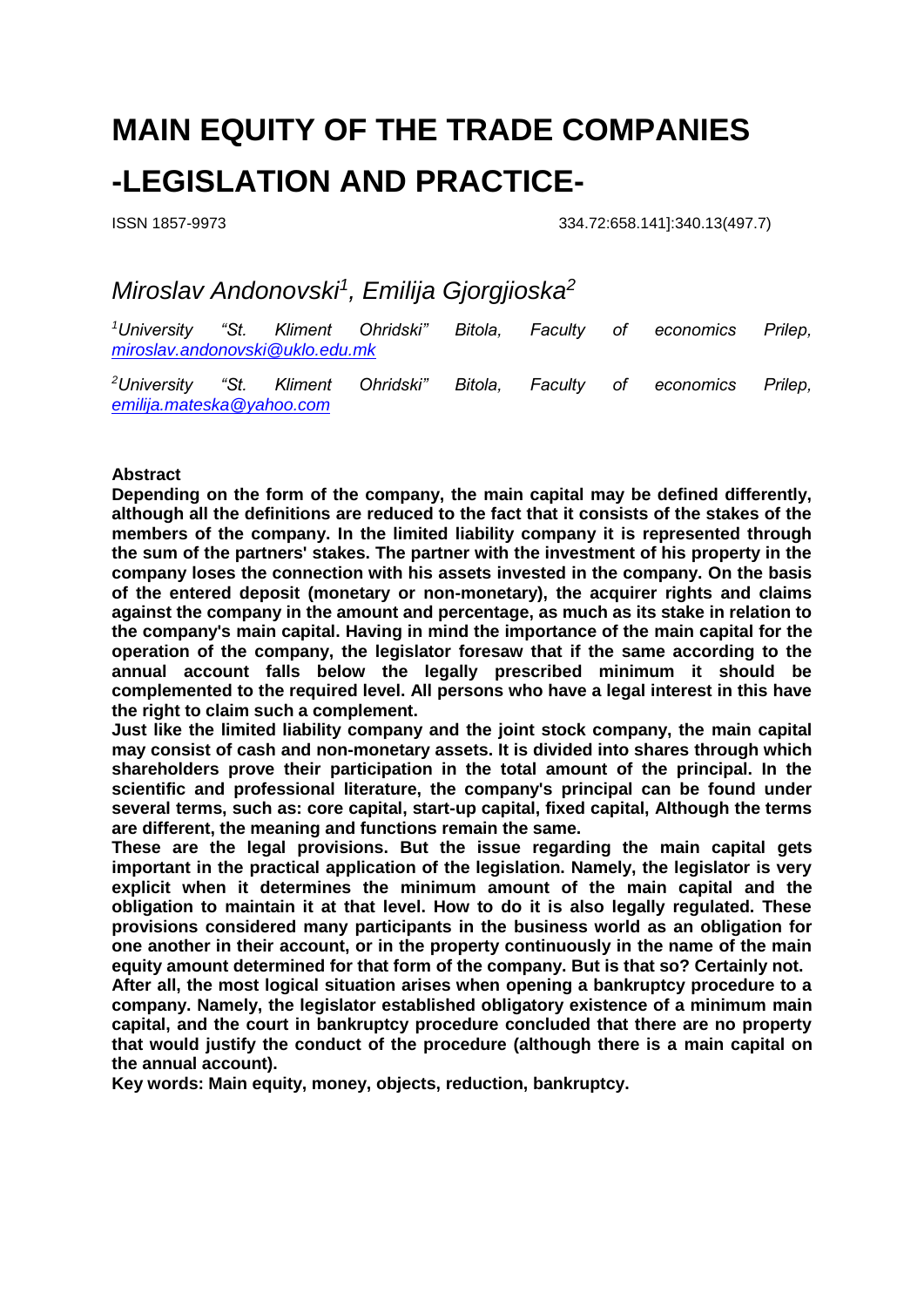#### **1. Introduction**

The minimum of the principal is solely dependent on the form of the company being established. This minimum is, in principle, determined in the founding act of the company (agreement, statement or statute), but under that legally prescribed minimum the appropriate form of a company can not be established. Thus, our Law on Trade Companies for Limited Liability Company ( which is in fact the most common form of a company in our country) has determined the lowest amount of main equity of Euro 5,000 in denar counter value according to the middle exchange rate of that currency, which was announced by the National Bank of the Republic of Macedonia on the payment day, en if the founders have agreed that to be the day of signing the contract for the company or the statement on the company. At the joint stock company, the minimum equity is 25,000 euros when it is established simultaneously, and when the establishment is successively the principal is 50,000 euros. In individual companies, the minimum core capital may be set higher by a special law. This is for example when establishing banks and insurance companies. The reason for the high amount of the minimum core capital of these companies is that they are large economic entities and accumulate a large amount of capital. Characteristic of the main capital is that in the same immorality there are non-monetary deposits, but only to enter the minimum required by law. On the other hand, for example, the legislator has not provided for a minimum main equity for the public company, since the founders - the partners in the company for the obligations

of the company respond indefinitely and in solidarity with all their property, so introducing a main investment is completely unnecessary. The principal is divided according to the form of the company of shares or stocks. The Law

on Trade Companies determines the lowest nominal value of one share of one Euro, while for a share it is not determined for reasons that the minimum main capital can be paid by one, two or more persons, which means that it can have one, two or more shares . During the operation of the company, the principal may increase or decrease. In both cases, a decision by the shareholders / shareholders is required depending on the company's form.

We announce in advance that the subject of interest in this paper is especially elaborated from the aspect of the core capital in the limited liability company and the joint-stock company as the most common forms of companies in our country.

#### **2. Legal regulation of the main capital in certain forms of trade companies**

#### **2.1. Main shareholder of a limited liability company**

The main capital of the limited liability company consists of the sum of the partners' stakes and it can not be less than 5,000 euros. The amount of the main capital must be expressed in an integer that is divisible by the number 100. Although the principal is comprised of the sum of the partners' stakes, the partner is not the owner of the stakes, which means that it can not own the stakes, nor has the right to use it or dispose of it contrary to the provisions of the Law on Trade Companies (to sell it on its own will). The solicitor, on the basis of paid money, the invested items, acquires rights and claims against the company in the amount and percentage, as much as his investment in relation to the main capital (for example, 1,000 euros or 20% of the main capital).

The deposit exists as long as the company exists, which means during the bankruptcy and liquidation proceedings, that is, until the company is terminated by a court decision. The ending of the company ceases to exist. Each member of the company can only take one deposit at the time of the establishment of the company, ie, one deposit can be taken over by several persons. The individual deposit can not be less than 100 Euros and it must be expressed in an integer that is divisible by the number 100. Prior to submitting the application for registration of the establishment of the company in the trade register, the partner has no obligation to pay the cash deposit nor for entering a non-monetary deposit. In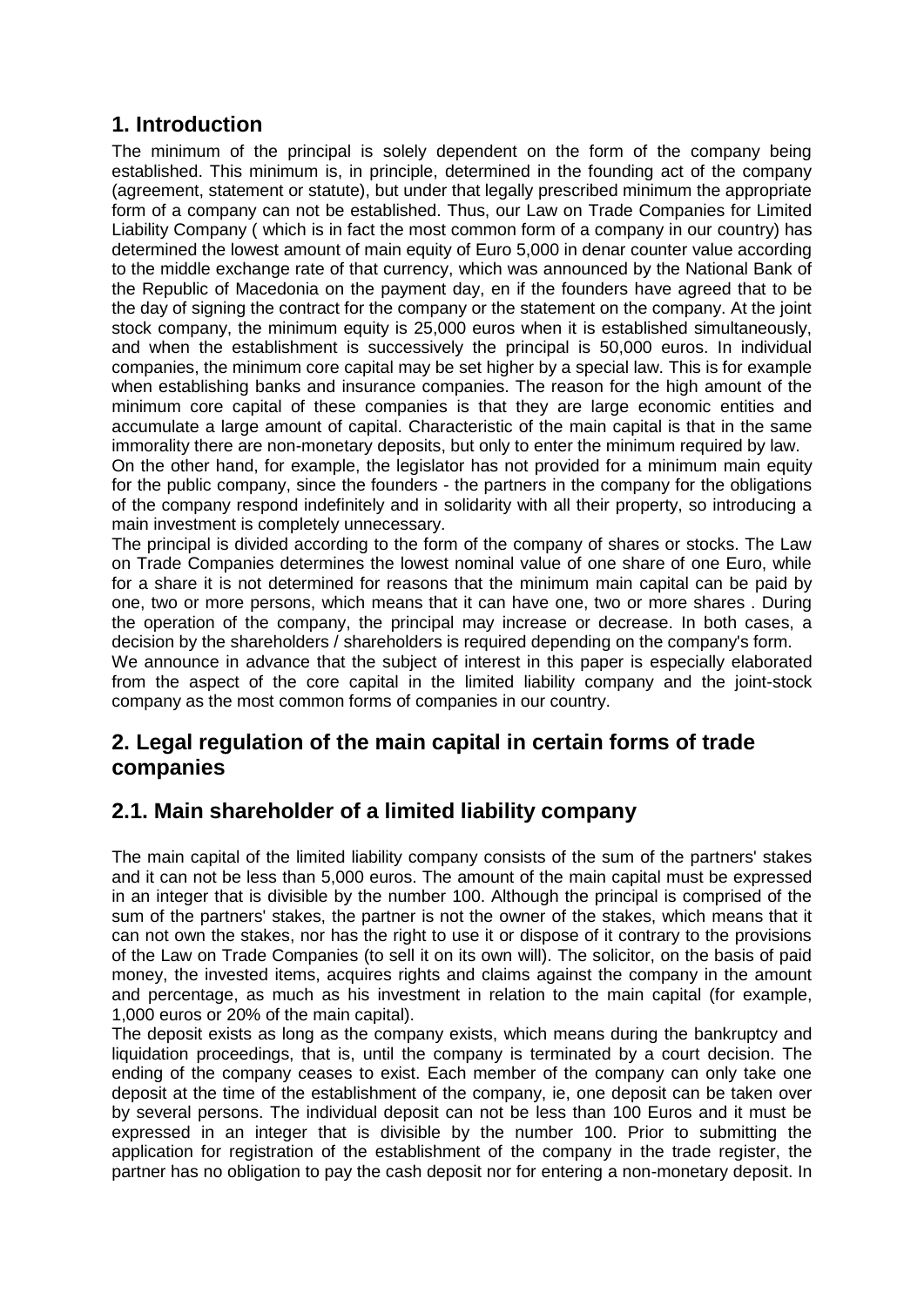case of payment of the cash deposit prior to submitting the application for registration of the company in the trading register, the payment is made to a temporary account of the company with a payment operations carrier in the Republic of Macedonia.

Having in mind the importance of the main equity when establishing and starting the company, the legislator foresaw the responsibility for the partners and the managers of the company that, during the foundation of the company, gave false data due to which the main capital did not reach the agreed amount. In such a case, they are obliged to pay the amounts that are not paid and to reimburse the payments made during the establishment of the company, and are not accepted as the costs of establishing the company. Starting from the intention for real presentation of the founding stake in accordance with the legislation, for the partners and the manager, there is a plan for the company (and as solidarity debtors) for the possible damage caused due to non-imposition or incorrect input of the non-monetary deposits [1], as well as due to the too high estimation of their value.

Having in mind the determination of the compulsory and precise amount of the main capital as one of the conditions for establishing and commencing the operation of the companies, the authorized appraiser in the performance of the assessment of the non-monetary deposits in addition to the personal and unlimited liability with all his property for the accuracy of the the data in the assessment report is under threat and from criminal responsibility. Namely, during the performance of the assessment, the authorized appraiser is obliged to refrain from actions and procedures that would unrealistically determine the value of the nonmonetary investment. In doing so, it is especially obliged to ensure that non-monetary deposits are items to which value can be determined by money, which will be expressed in money. This is because, according to the law, the principal is determined in monetary value (5,000 Euros). Considering the significance of the assessment of non-monetary deposits for a partner, an obligation to pay attention to the company's contract is required not to enter the value of the non-monetary deposit in excess of the amount stated in the assessment report [2] prepared by the certified appraiser.

Sometimes, in practice, situations are possible, despite the intention of the members to establish a company and realize economic benefits from it, the establishment of the company will not be successful, that is, the company should not be founded. In such a case, when a company can not be founded within 6 months, counting from the day of entering the first deposit, in the manner defined by the contract for the company, each founder who has entered the deposit may, with a proposal, request the court to determine the right to return his non-monetary contribution and to oblige the other founders to return it, and for the return of the money deposit, the bank in which the monetary deposit has been paid[3].

From the interpretation of the provisions of the Law on Trade Companies, it can be concluded that the contribution can only be returned by a court decision by which the court will determine that the establishment of the company is unsuccessful ie that it is not founded. According to the Law on Trade Companies, in no case is there a repayment of the paid deposit. This is because the main component of the term LLC is the main capital as a reliable basis to fulfill the obligations towards the creditors of the company. Although this is the main intention of the legislator, however, in today's conditions of business, taking into account the scope of the activities of the companies from the aspect of their monetary value, it is hardly possible that the main capital, with the minimum stipulated in the law, will provide a reliable basis for settling liabilities to creditors. There is justification for determining such a low threshold of main equity if it starts from the intention to give everyone the opportunity to start their own business. But, anyway, there will always be unfavorable effects on one side or the other, which we will talk about further.

During the operation of the company, a partner may come out of the company or be disconnected from the company. Starting from the title of the labor, the mere act of excommunication or exclusion of the fellow is not a matter of interest, but we believe that the action of these acts in relation to the company's main capital deserves special attention. Namely, with the withdrawal or exclusion, the acquirer acquires the right to reimbursement of his share. If the stake was non-monetary, the founder has the right to return it, regardless of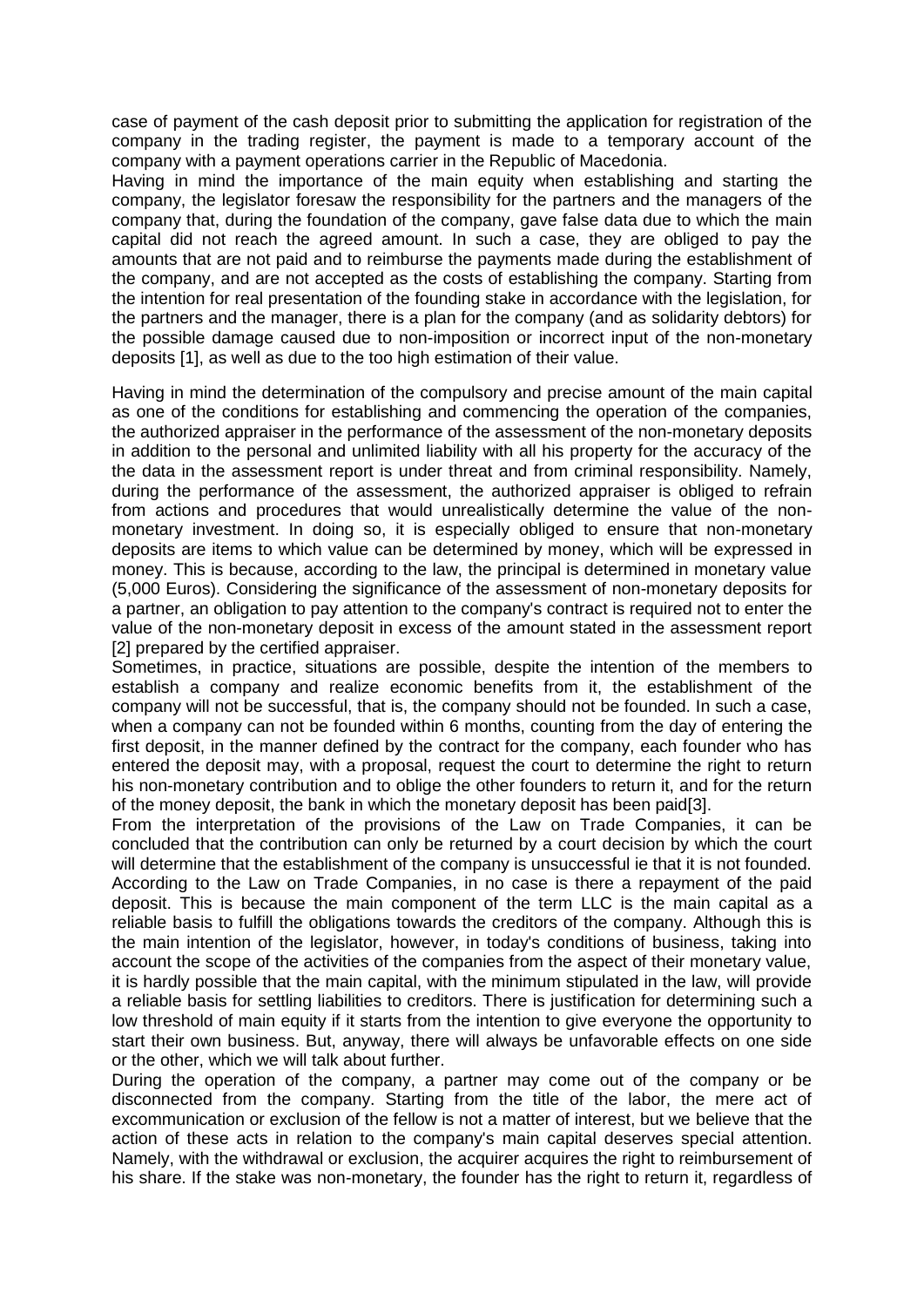whether this right has been determined in the contract for the company or otherwise agreed with the other members.

Since we know that the company's share capital is divided into shares, and the share is evidence of ownership of a part of the company's core capital, then it is indisputable, especially in the case of a non-monetary investment that the equity of the company with the return of the deposit will be reduced legally the established minimum. The law in this section does not offer any solution to this issue. The question arises, what with the intention of the legislator for the existence of minimum main capital as a guarantee that the company will fulfill the obligations towards the creditors. The situation can be complicated even more when the adjudicated or excluded court has a significant amount of the main capital. How in this situation the company will continue its work when there is no main catch for establishing and fastening-minimum main capital. The Law stipulates a provision on how to proceed if a decrease in the main capital in case of a withdrawal of a share occurs[4]. Here the legislator foresaw the possibility of the withdrawal to be done by reducing the main capital, which on the other hand requires that it be taken care not to fall below the statutory minimum. This solution would be inadequate to apply in the example we elaborated.

Resolving the problem in the case of expulsion or exclusion of a partner appears to be found in the application of Article 173 of the Law on Trade Companies. Namely, according to paragraph 1 of this article if the main capital is reduced for any reason under the legally prescribed minimum, the amount must be increased to the legally prescribed amount within a period of 6 months from the day of the adoption of the annual account, unless the company in that period, has not been transformed into another form of company [5]. Although this is a legal obligation, in practice it is very rare for companies to comply with this provision. In order to fulfill the function of the main capital and protection of the creditors of the company, the legislator went with some kind of strengthening of the obligation to comply with this provision by providing an opportunity in the situations when it will not be acted upon in accordance with the Law on increasing the main capital to the foreseen amount. This enhancement of the obligation consists in the fact that, any person having a legal interest may, with a proposal to the court, request that the company be terminated after having previously warned its representative by law that the situation is in accordance with the law.

If the law is read, there is nothing unclear, but on the contrary, we have a clear norm that explicitly points to the opportunities available to the co-owners and interested parties in the event of a reduction in the main capital below the set minimum.

The existence of different situations regarding the amount of the value of the main capital between what is contained in the company's bookkeeping and the real value of the same at the opening of a bankruptcy procedure can most clearly be seen if taking into account the data on initiated bankruptcy proceedings before the Main Court in Prilep for the period 2014- 2016 [6], from which it can be concluded that in a significant number of initiated procedures bookkeeping there is a main capital in the amount of 5,000 euros (Chart 1).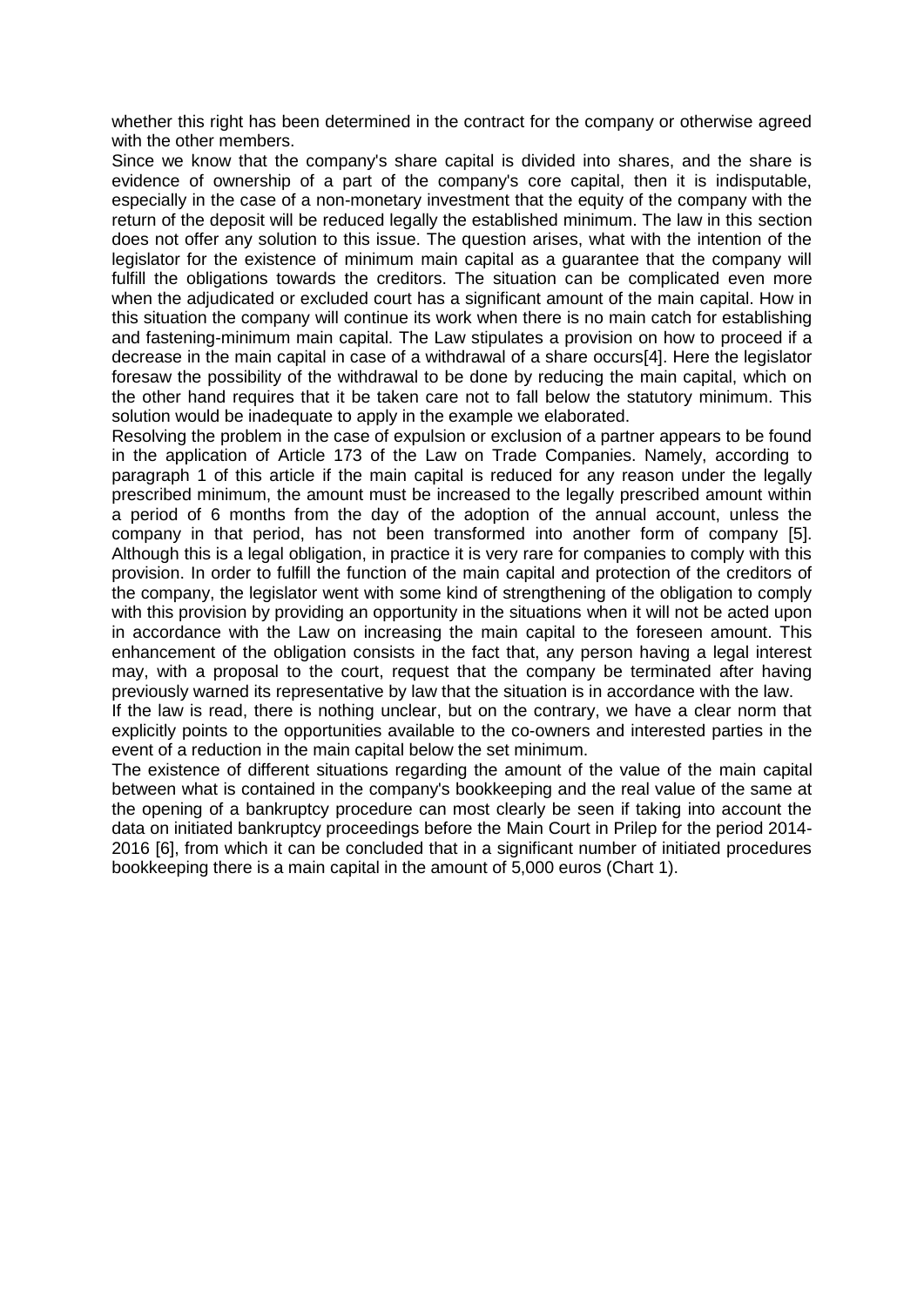

**Figure 1. Bankruptcy proceedings for the period 2014-2016**

However, whether this amount exists and real. On the contrary, the data is disappointing, because that amount in all initiated bankruptcy proceedings or does not exist at all or exists only partially.

The data is even more generous if it is known that the main capital consists of items, which means the equipment invested in the establishment and according to the assessment report made by the authorized appraiser, the value of 5,000 euros is now fully depreciated and has no bookkeeping nor real value.





What in such a situation? Where is the main objective of the legislator, the company's main capital is to guarantee that it will fulfill the obligations towards the creditors.

This is where the answer lies, why is most of the bankruptcy procedures locked in the openclose system[7], ie the procedure is opened but not implemented, but it is immediately concluded because of lack of property that would be sufficient to cover the minimum costs of the procedure or property which would guarantee economic justification for conducting the procedure.

#### **2.2. The main equity of the Joint Stock Company**

The main characteristic of the joint stock company is that the main equity is divided into shares, and from the economic point of view, the most important form of the company is the most acceptable and simple form of concentration of large capital with an unlimited number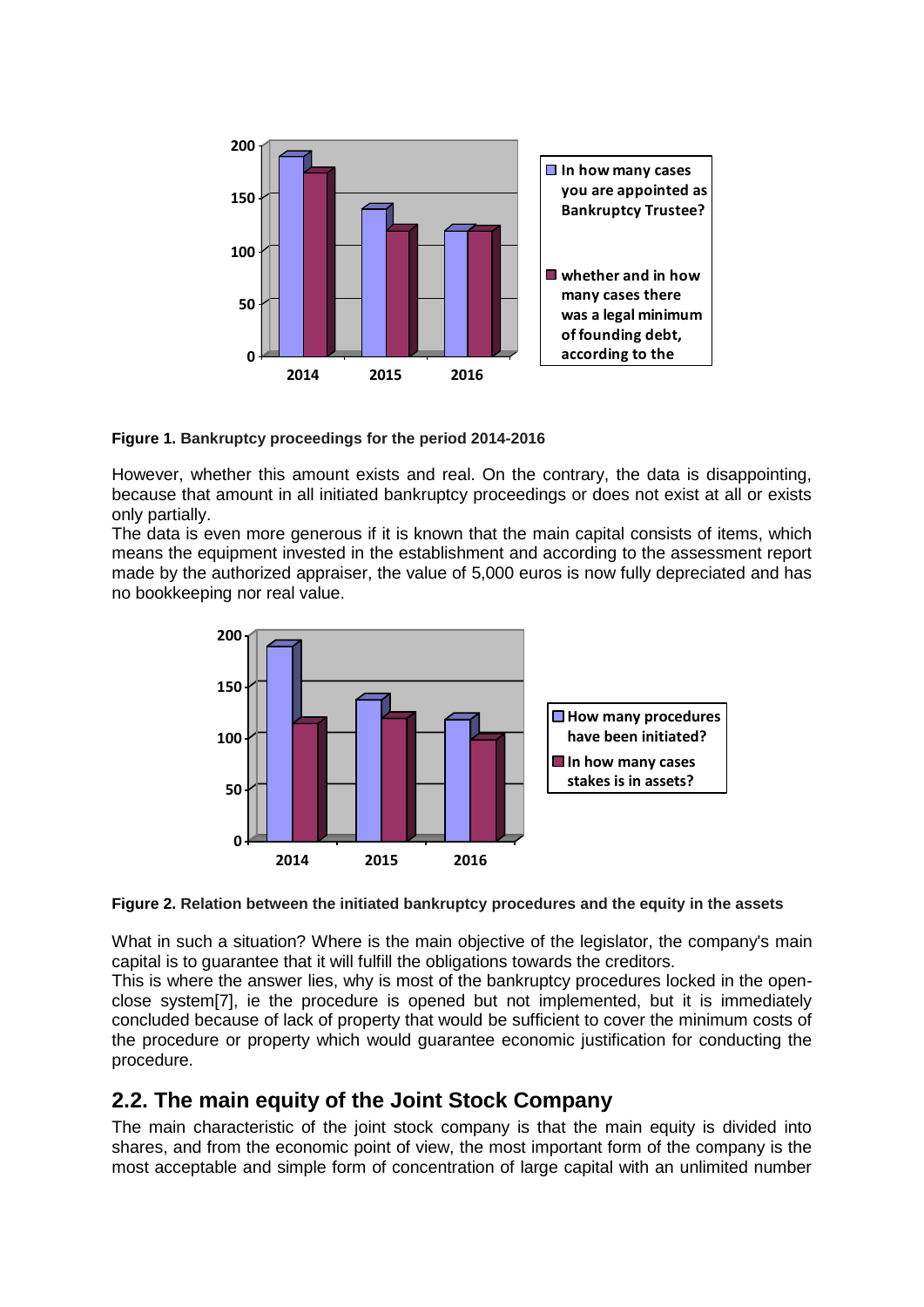of persons (legal and physical). The joint stock company has its own special property (main equity) with which it performs its activities and is responsible for the undertaken obligations in the legal transactions with third parties. The property of the joint-stock company as a whole is separated from the assets of the shareholders of the company. Shareholders are not liable for the obligations of the company, unless they have paid the agreed amount or part of the unpaid equity participating in the company's equity.

In accordance with the legal provisions, which are in principle of an imperative nature, the joint stock company must have a main capital-core capital. This capital is formed when the company is founded and its amount is not the same for all joint stock companies. The amount of the core capital - principal depends on the manner of establishment chosen by the founders of the company. If the founders decided to implement the establishment without referring a public call for subscription of shares, the principal amount is 25,000 Euros calculated in denar counter value. This is the so-called simultaneous establishment of the joint-stock company. There is another way of establishing the company, and this is a succession establishment, in which case the founders write down a part of the shares, and for the rest, call for registration is sent, in which case the principal amount is 50,000 euros. In the second case, a further procedure for founding the company is followed, but this is not an interest in this paper.

During the existence of the joint stock company, the main capital must be permanently secured at least in the legally prescribed minimum amount, as previously mentioned. In the joint-stock company, the main glutin can consist of money and goods or rights (nonmonetary deposit). Characteristic of the non-monetary investment is that it should be paid in such a way that its full entry must be made so that the company can freely dispose of it from the date of the registration of the company's establishment in the trade register.

#### **3 Reduction of equity**

The Law on Trade Companies and the Limited Liability Company and the joint stock company foresee the possibility of reducing the core capital. Although the manner and procedures for its realization differ in certain nuances depending on the form of the company, the decisions regarding the protection of the creditors of the companies are quite similar in the intention for providing this protection, and given the subject of labor interest a more detailed elaboration of this issue will be given.

### **3.1. Reduction of the core capital of a limited liability company**

For determining the reduction of the core capital of the limited liability company, the company's holders are authorized to decide on the issue at a gathering of shareholders. What is the reduction in the company's equity capital? Any decrease in the amount of the main capital, determined in the contract for the company, shall be considered to reduce the main capital. However, this reduction can not be unlimited. Namely, the company's main capital must not be reduced below the legally defined minimum of 5,000 euros. Yes, the law provides an opportunity in certain cases for this reduction to be below this minimum, but at the same time it is required to make a decision by which the principal will increase to 5,000 euros. This solution is entirely in the spirit of the legal provisions for the existence of a minimum company's capital that can guarantee the fulfillment of obligations to creditors.

The decision for the intention to reduce the core capital shall be entered in the trade register. This solution is also aimed at protecting the interests of creditors, furthering the strengthening of the protection, and the manager of the company is obligated to immediately announce the announcement of the intention for reduction of the main capital in the trade register. the intention to reduce the core capital in the Official Gazette of the Republic of Macedonia. In this announcement, the company announces that it is in compliance with the creditors, on the basis of their request, to pay off their claims or to provide security. It is undisputed that by reducing the core capital, the fulfillment of the obligations towards the creditors is questioned. Of course, it is questioned the question of settling their claims.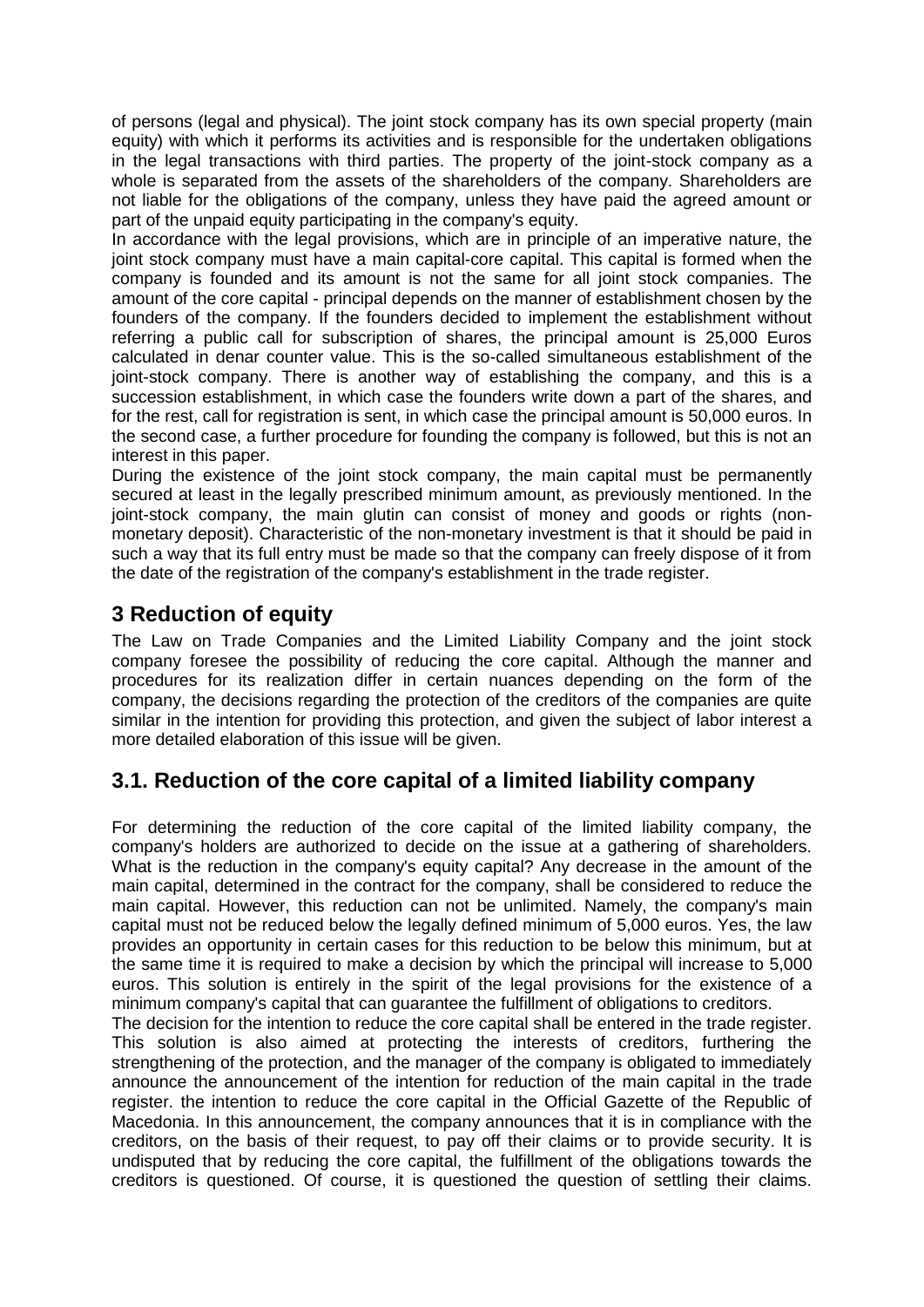However, although the legislator kept an eye on the protection of the interests of the creditors, he left room to decide for himself whether to seek a settlement or to secure the claims or would consider that the company, even with such reduced main capital, would be able to fulfill its obligations. Namely, if after the expiration of 90 days from the day of announcing the announcement, no request for payment of a claim is submitted, it is considered that all creditors agree with the intention to reduce the main capital. After the expiry of this deadline, an application for registration of the decision for reduction of the main capital shall be submitted. Here special attention is paid to the provision by which the company was instructed to inform the known creditors in writing about the intention to reduce the core capital. We think that in such a way the possibility of damaging the creditors is avoided (everyone does not take or does not read an official newspaper), because if the bookkeeping of the company is kept properly (and so it should be) all the distributors should be known. Otherwise, other legal remedies are available to the creditors.

#### **3.2 Reduction of the equity of a joint stock company**

The assembly of the majority voting company shall decide on the reduction of the main capital of the joint-stock company, which can not be less than two-thirds of the voting shares presented to the assembly, unless the statute provides for a larger majority. In this case, the main capital can not be reduced more than the smallest nominal amount determined in the company law. If the company cuts its parent capital under the specified legal minimum, the decision to reduce the principal is null and void. Nevertheless, there is the possibility of surviving such a decision, provided that together with a decision on reduction of the main capital, a decision is made for increasing the main capital to the minimum amount determined by the law for the appropriate type of company in view of the manner of establishment company. This decision, as well as with the limited liability company, is subject to a pre-registration in the trade register.

After the registration of the pre-emption of the decision on reduction of the main capital in the trade register, the chairman of the board of directors or the chairman of the board of directors announces the intention to reduce the principal in the "Official Gazette of the Republic of Macedonia" and at least one daily newspaper. In this case, one kind of enhancement of the possibility of informing the creditors of the company of the intentionally reducing the main capital by announcing it and in one daily newspaper, which in any case is exempt from the Official Gazette, can be noticed. The intention for this may be that the joint stock company is always with bigger capital and scope of work, which of course entails a larger number and with a higher amount of claims and creditors of the company. The announcement states that the company is in compliance with any creditor who will submit a request to pay the received claim or provide security for the claim. So these opportunities are available to creditors only for outstanding claims. If, after the expiration of 90 days from the announcement of the announcement, no request for payment of a claim is submitted, it is considered that the creditors have given their consent to the decision to reduce the principal. In this case, as well as with the limited liability company, there is the obligation for written notice to the known creditors, individually, at the place of residence or the creditor's head office registered in the trade register, whereas here there is a threshold for fulfillment of such an obligation from the side of the company, the claims of creditors to amount to over 10,000 euros. Why such a threshold, most likely the reasons listed above regarding the publication in a daily newspaper.

Although the legislator had previously established that only the creditors with arrears had the right to demand payment and security, the possibility for creditors to obtain collateral for claims incurred before the entry of the decision on reducing the company's main capital in the trade register was left. Namely, the creditor may request the provision of a claim that was previously reported and occurred prior to the adoption of the decision for reduction of the main capital, whether it was received within the 90-day period, provided that by reporting the claim that the creditor did not arrive its collateral and there are sufficient reasons to consider